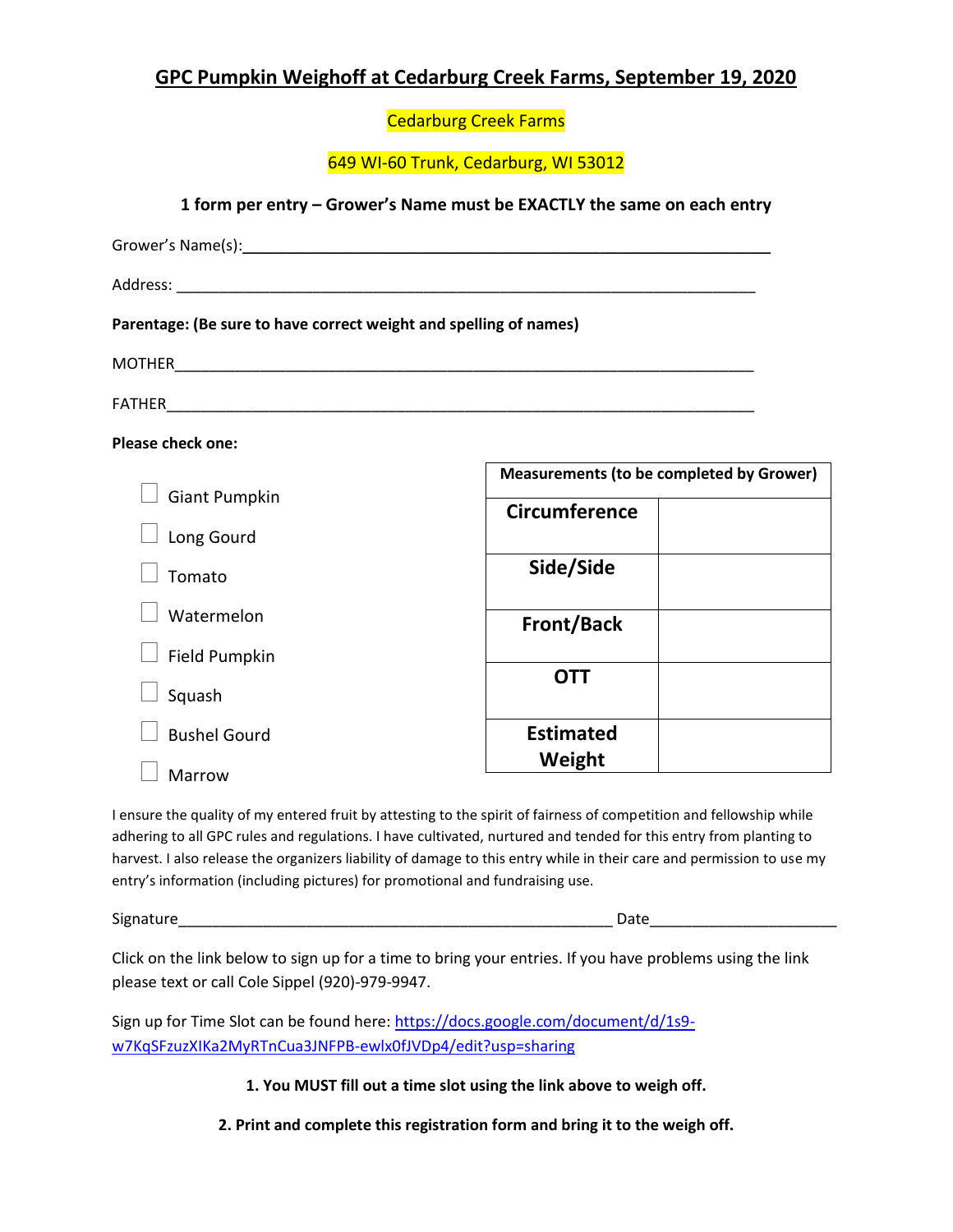## Cedarburg Creek Weigh Off Instructions

The weigh off will be set up as a drive-through concept. There will be a roped off area for unloading, weighing, and re-loading. We will have signs to help direct you to the right place. Each grower will need to sign up for a time slot by using the link provided on the registration page above. When you arrive at the weigh-off at your designated time slot please have your registration form(s) filled out, including OTT measurements, and bring it to the check in tent. The lifting crew will then unload your entries, weigh them, and return them to your vehicle/trailer. You will be allowed to take pictures with your entry on the scale. Only the lifting crew and grower will be allowed in the roped area. There should be plenty of field space available for parking. Feel free to watch from a distance, or enjoy some of the activities Cedar Creek Farms has to offer (food, petting zoo, and hayrides). We are estimating that awards will be around 3 p.m. You are not obligated to stay for awards. If you do win prize money and are not present for awards it will be mailed to you, or awarded to you at a different time. I want everyone participating in the weigh off to feel safe. Cedarburg Creek Farms does not require a mask, however for the safety of the members volunteering to work the weigh off please wear a mask when unloading, weighing, and in close contact with volunteers. Also allow yourself time due to road construction on Highway 41 and 43 off ramp to Highway 60. We are also looking for volunteers to help. If interested please email Derek Sippel at [dsip02@gmail.com](mailto:dsip02@gmail.com)

Thanks, Derek Sippel Del Faust Cole Sippel